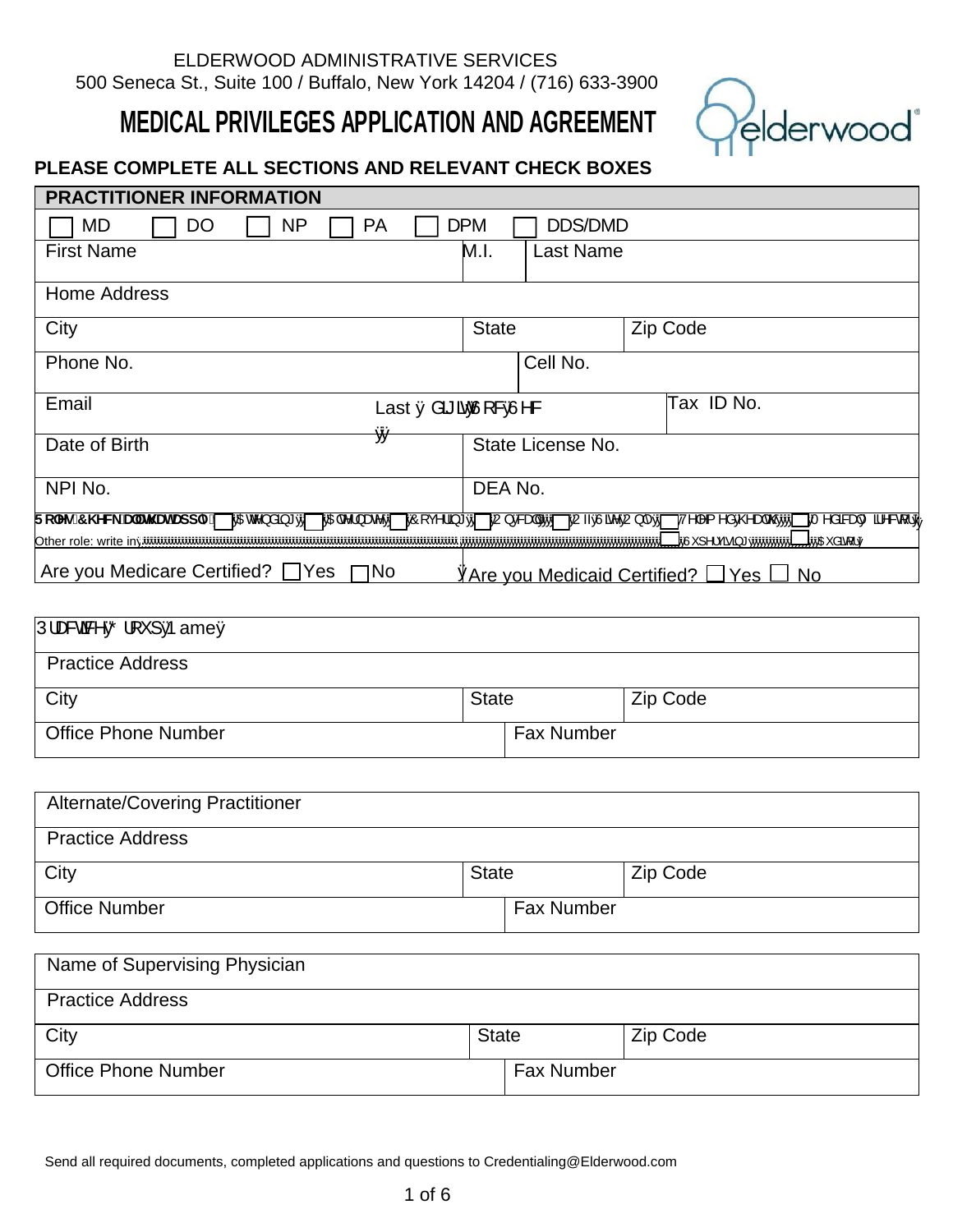| <b>EDUCATION</b>                                         |              |                            |                         |           |
|----------------------------------------------------------|--------------|----------------------------|-------------------------|-----------|
| School                                                   |              |                            |                         |           |
| Address                                                  |              |                            |                         |           |
| City                                                     | <b>State</b> |                            | Zip Code                |           |
| <b>Phone Number</b>                                      |              | <b>Year Graduated</b>      |                         |           |
| POST GRADUATE EDUCATION/TRAINING                         |              |                            |                         |           |
| School                                                   |              | Type of Education/Training |                         |           |
| Address                                                  |              |                            |                         |           |
| City                                                     | <b>State</b> |                            | Zip Code                |           |
| <b>Phone Number</b>                                      |              | <b>Year Graduated</b>      |                         |           |
| <b>INTERNSHIP</b>                                        |              |                            |                         |           |
| Place of                                                 |              | Type of                    |                         | Year      |
| Internship<br><b>Address</b>                             |              | Internship                 |                         | Completed |
|                                                          |              |                            |                         |           |
| City                                                     |              | <b>State</b>               | Zip Code                |           |
| <b>RESIDENCIES</b>                                       |              |                            |                         |           |
| Place of Residency                                       |              | <b>Year Completed</b>      |                         |           |
| Address                                                  |              |                            |                         |           |
| City                                                     |              | <b>State</b>               | Zip Code                |           |
| Place of Residency<br><b>Year Completed</b>              |              |                            |                         |           |
| <b>Address</b>                                           |              |                            |                         |           |
| City<br><b>State</b>                                     |              |                            | Zip Code                |           |
| <b>FELLOWSHIP TRAINING</b>                               |              |                            |                         |           |
| Place of Fellowship                                      |              | <b>Year Completed</b>      |                         |           |
| <b>Address</b>                                           |              |                            |                         |           |
| City<br><b>State</b>                                     |              |                            | Zip Code                |           |
|                                                          |              |                            |                         |           |
| <b>CERTIFICATION</b>                                     |              |                            |                         |           |
| <b>Board Certification</b>                               |              |                            | Year                    |           |
| <b>Board Certification</b>                               |              |                            | Year                    |           |
| Recertification<br>No<br>Yes<br><b>Board Eligibility</b> |              | No<br>Yes                  | Date of<br>Application: |           |
| <b>Specialty</b>                                         |              |                            |                         |           |
| Membership in Professional Societies/Organizations       |              |                            |                         |           |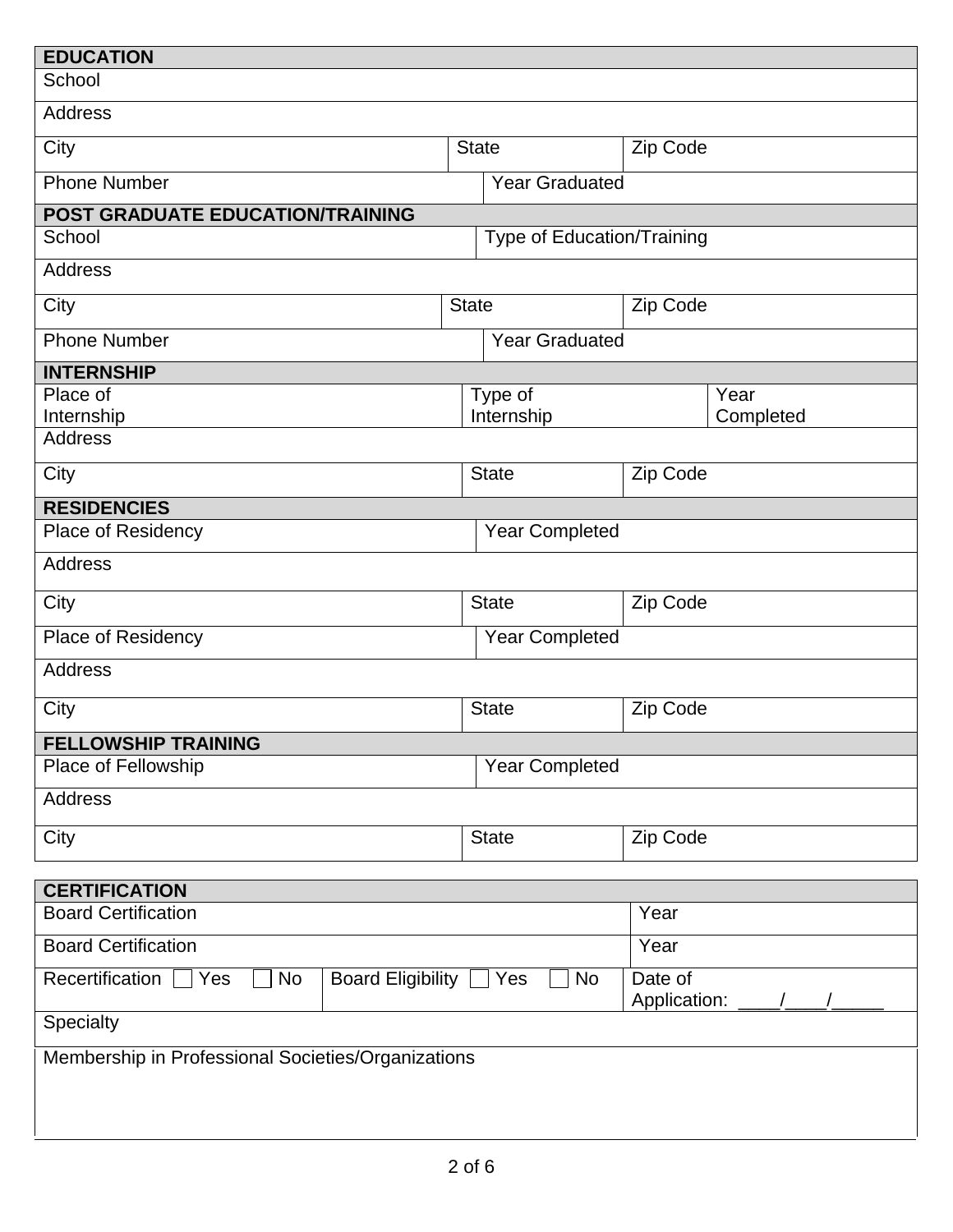| HOSPITAL or FACILITIES – List all hospitals or facilities (in all states) you have been<br>affiliated with over the past FIVE years. Provide dates of affiliation.                                                   |             |              |                                         |                                       |  |  |
|----------------------------------------------------------------------------------------------------------------------------------------------------------------------------------------------------------------------|-------------|--------------|-----------------------------------------|---------------------------------------|--|--|
| Hospital/Facility Name (no abbreviation)                                                                                                                                                                             | <b>City</b> | <b>State</b> | <b>Affiliation</b><br><b>Start Date</b> | <b>Affiliation</b><br><b>End Date</b> |  |  |
|                                                                                                                                                                                                                      |             |              |                                         |                                       |  |  |
|                                                                                                                                                                                                                      |             |              |                                         |                                       |  |  |
|                                                                                                                                                                                                                      |             |              |                                         |                                       |  |  |
|                                                                                                                                                                                                                      |             |              |                                         |                                       |  |  |
| Have your privileges to practice ever been restricted, suspended, curtailed or discontinued at any of the<br>If answer is yes, please provide details of situation(s).<br>above facilities? $\Box$ Yes $\Box$<br>1No |             |              |                                         |                                       |  |  |
|                                                                                                                                                                                                                      |             |              |                                         |                                       |  |  |
|                                                                                                                                                                                                                      |             |              |                                         |                                       |  |  |
| Are you involved in any pending malpractice professional actions or professional misconduct proceedings<br>for your profession?<br>If answer is yes, please provide details of situation(s).<br>1No l<br>Yes         |             |              |                                         |                                       |  |  |
|                                                                                                                                                                                                                      |             |              |                                         |                                       |  |  |
|                                                                                                                                                                                                                      |             |              |                                         |                                       |  |  |
|                                                                                                                                                                                                                      |             |              |                                         |                                       |  |  |
|                                                                                                                                                                                                                      |             |              |                                         |                                       |  |  |

**Physician Signature Log is required to verify signature(s) of all physicians, nurse practitioners and physician assistants as identified on all documentation in the medical record. Please print and sign your name, professional designation and initials:**

| Name as it appears on<br>Your professional<br>license (please print) | <b>Signature</b> | <b>Professional</b><br><b>Designation</b> | <b>Initials</b> |
|----------------------------------------------------------------------|------------------|-------------------------------------------|-----------------|
|                                                                      |                  |                                           |                 |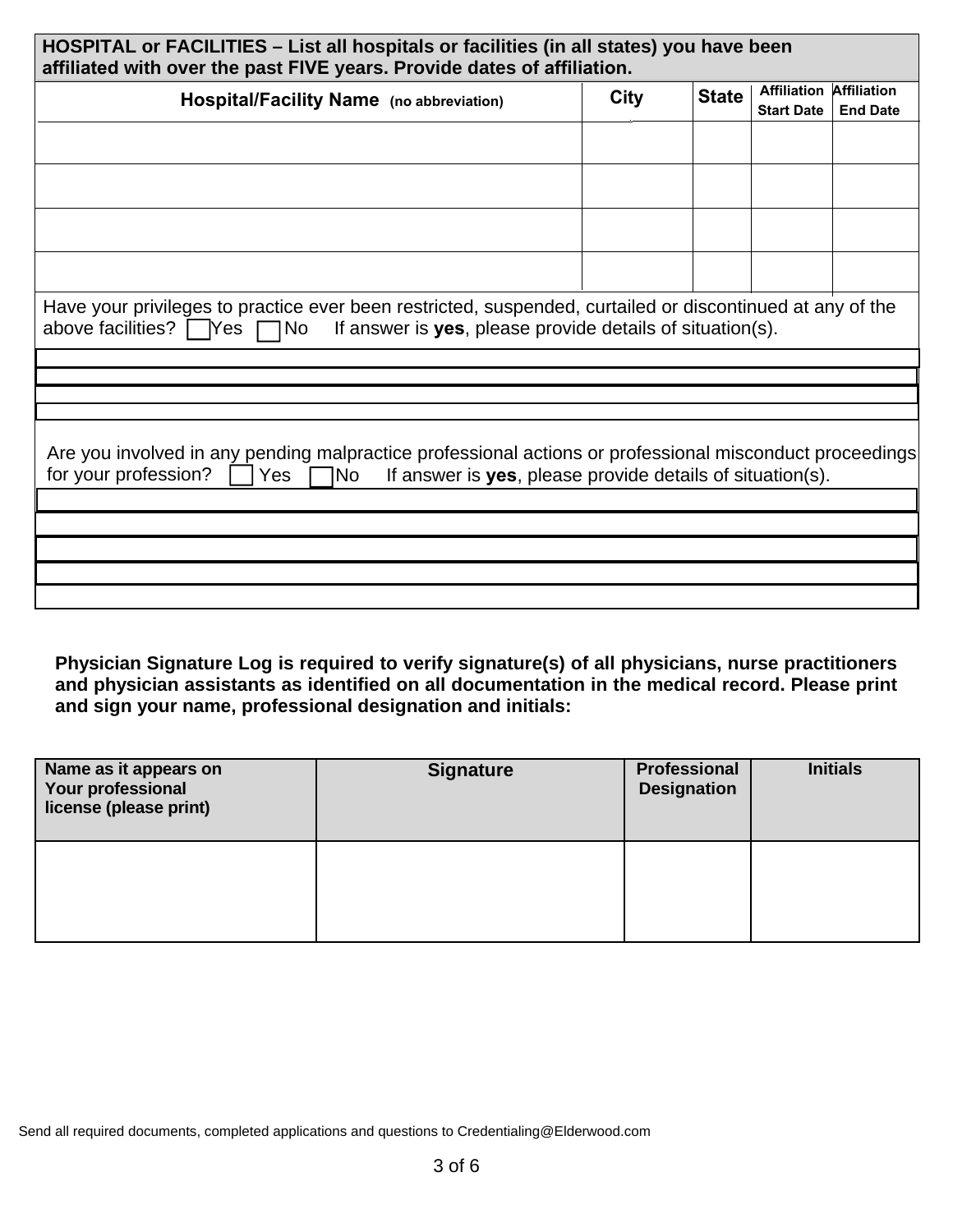# **MEDICAL RECORDS SYSTEM – POINT CLICK CARE REQUIRED FOR ALL**

# **Tiger Text User**

Tiger Text is required for Secure Conversations if you service more than one organization with PointClickCare or if you prefer to receive all messages on your preexisting account. An information packet regarding setting up a Tiger Text account will be provided during training. A business email address is required for setup.

| Do you currently have a Tiger Text Account? $\Box$ Yes |  | $\Box$ No |
|--------------------------------------------------------|--|-----------|
|--------------------------------------------------------|--|-----------|

**If Yes, provide the email address associated with this account:**

**Controlled Substances** are electronically prescribed through PointClickCare (EMR) by using a 2 factor authentication. (Password and Token). Select the appropriate statement:

 $\Box$  I already have a PointClickCare Token assigned by another organization (Record below the Serial # from the back of token to be used for your security account. Token Serial ID #:  $\Box$ 

 $\Box$  I have never had a PointClickCare Token assigned to me from any organization.

I will not be prescribing controlled substances.

# **PointClickCare Training Needs**

Elderwood offers medical providers basic Navigation and ePrescribing Training. Select what type of training you require and what method of training you prefer. If you do prefer training, our Instructional Support Specialist will be contacting you once the credentialing process and security setup is complete.

| $\Box$ I do not require any training |  |
|--------------------------------------|--|
|--------------------------------------|--|

- $\Box$  I require basic navigation training
- I require ePrescribing training

# **Select required training: Select preferred training method:**

 $\Box$  I prefer self-learning materials  $\Box$  I prefer live training by Elderwood

### **Privacy and Security Agreement**

I understand and agree that I will be assigned a unique User ID and a temporary password. I agree to immediately select and enter a new password known only to me. I understand User IDs and passwords may not be shared. I understand I may change my password at anytime to maintain security. I am aware that I am responsible for any use of my User ID and password. This includes data received, viewed, copied, or printed. I will immediately report to credentialing@elderwood.com if I believe my User ID or password has been compromised, when becoming aware of any unauthorized use or disclosure of protected health information, and when I no longer require access. I further agree that I shall not leave a computer or device through which I am logged into the medical record unattended and I shall not use any User ID and/or password storage program which would allow for automatic population of the User ID and/or password fields when logging to the medical record.

The protection of health and other confidential information is a right protected by law. Safeguarding confidential information is a fundamental obligation for all persons accessing such information. My signature at the end of this statement will commit me to that obligation and will be used as confirmation that I understand and agree to the stated **basic duties and privacy protections.**

\_\_\_\_\_\_\_\_\_\_\_\_\_\_\_\_\_\_\_\_\_\_\_\_\_\_\_\_\_\_\_\_\_\_\_\_\_\_\_\_\_\_\_\_\_\_\_\_\_\_\_\_\_\_\_\_\_\_\_\_\_\_\_\_\_\_\_\_\_ \_\_\_\_\_\_\_\_\_\_\_\_\_\_\_\_\_\_\_\_\_\_\_\_\_\_\_\_\_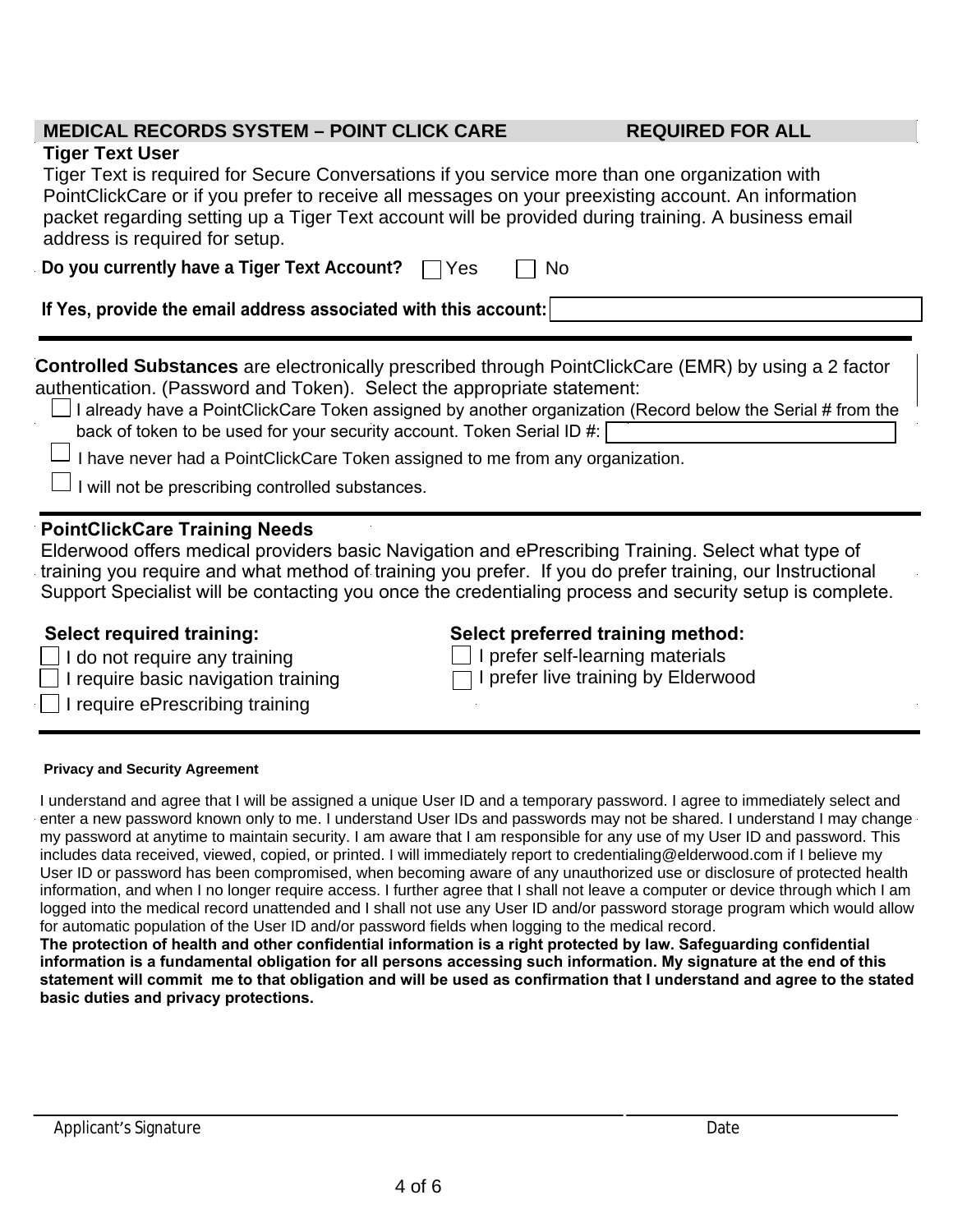### **CHECK ALL THAT APPLY**

# **CODE OF CONDUCT AFFIRMATION STATEMENT REQUIRED FOR ALL**

- $\circ$  I have received and reviewed a copy of the Companies Code of Conduct Principles, False Claims, and Deficit Reduction Act information, and compliance program overview. I have read, understand and acknowledge their contents and accept all the responsibilities they impose on my association with the company. I understand that I have the opportunity to ask questions and discuss any aspects of the Code of Conduct with the Compliance Officer or any member of the Companies management team if I am unsure of how the code applies in any situation.
- $\circ$  I specifically acknowledge my affirmative obligation to adhere to the principles and standards of the Code of Conduct, and to report in good faith and in accordance with the Codes provisions, any violations or suspected violations of which I become aware.

# **HEALTH STATUS/MEDICAL SERVICES AGREEMENT REQUIRED FOR ALL**

**TB Screening** Per facility policy, initial and annual TB screening is required for all medical professionals. (Select one below)

- $\circ$  I have attached the negative results of a completed TST test with in the last 12 months.
- $\circ$  I have a history of a positive TST test and I have attached a negative Chest x-ray completed within the last 5 years or TB health Screen in last year.

**Influenza Vaccination** Per facility policy, if the annual influenza vaccination is not received, all medical professionals are required to wear a surgical mask during flu season.

- $\circ$  I have attached proof of my current vaccination
- $\circ$  I am unvaccinated and agree to wear a surgical mask during flu season.

### **Attestation Check all that apply**

- o I attest that I am free of Illegal drug use, free of communicable disease and am capable of carrying out my duties with or without reasonable accommodation.
- $\circ$  I have received a written summary of the facility provider requirement for my profession
- $\circ$  I understand I am required to provide a current copy of the following:
	- § State professional registration certificate<br>§ Controlled Substance Certificate
	- § Controlled Substance Certificate
	- § Certificate of Professional Liability Insurance
	- § Surescripts Registration Receipt (if applicable)<br>§ Current Board Certification (if applicable)
	- § Current Board Certification (if applicable)
	- § Government issued Photo ID (Drivers license, passport, etc.)

I verify that the above information is true and accurate. I will comply with all applicable federal, state, and local laws or regulations, and facility policies that apply to providing medical services for Elderwood patients.

| <b>Signature of Medical Professional/Consultant</b> | <b>Date</b> |
|-----------------------------------------------------|-------------|

Residents are admitted and treated at this facility without regard to gender, race, color, national origin, creed, religion, age, sex, sexual preference, sponsor, blindness or other disability.